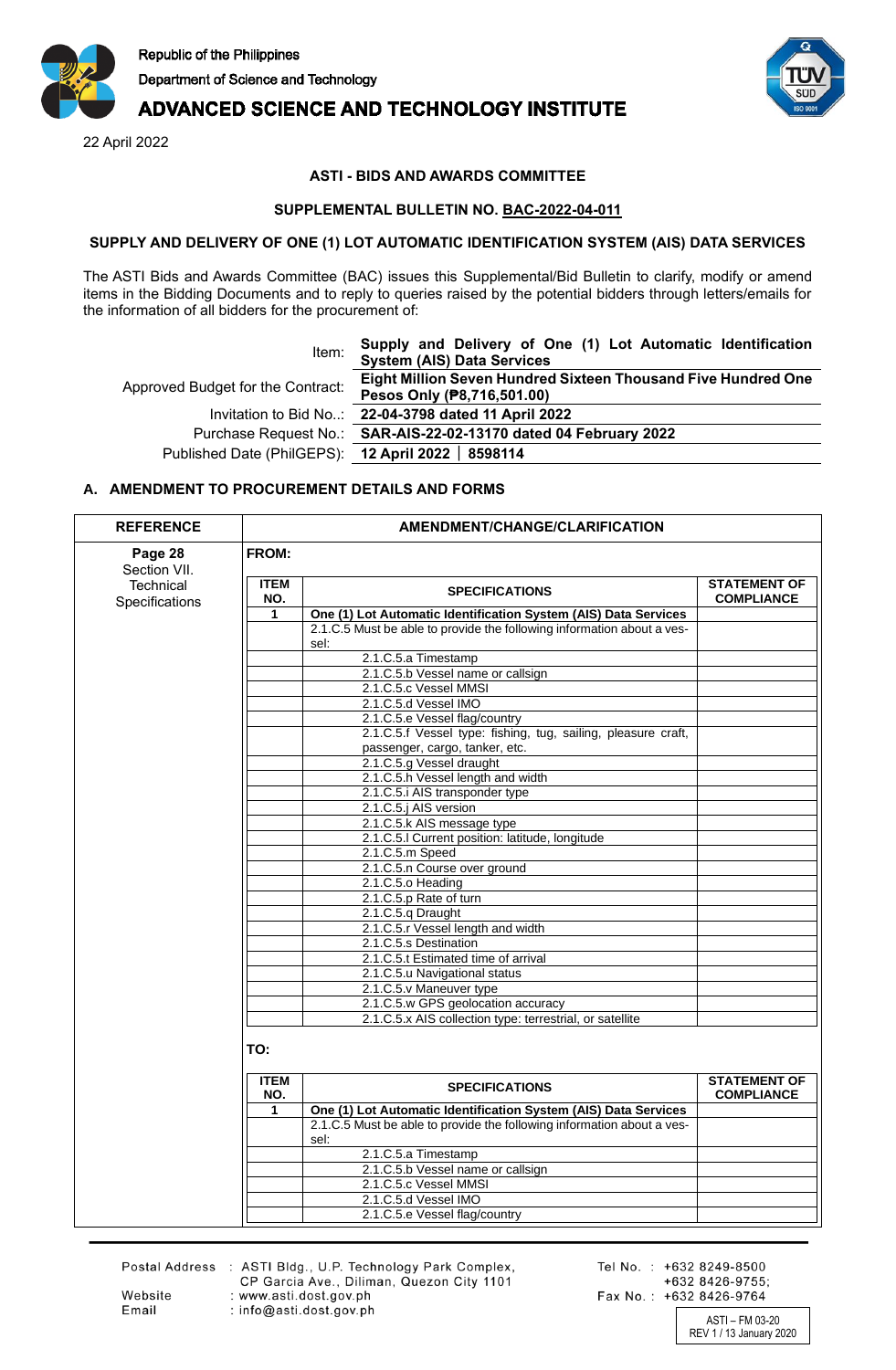|                          | 2.1.C.5.f Vessel type: fishing, tug, sailing, pleasure craft,                                                                 |  |  |  |
|--------------------------|-------------------------------------------------------------------------------------------------------------------------------|--|--|--|
|                          | passenger, cargo, tanker, etc.                                                                                                |  |  |  |
|                          | 2.1.C.5.g Vessel draught                                                                                                      |  |  |  |
|                          | 2.1.C.5.h Vessel length and width                                                                                             |  |  |  |
|                          | 2.1.C.5.i AIS transponder type                                                                                                |  |  |  |
|                          | 2.1.C.5.j AIS version                                                                                                         |  |  |  |
|                          | 2.1.C.5.k AIS message type                                                                                                    |  |  |  |
|                          | 2.1.C.5.I Current position: latitude, longitude                                                                               |  |  |  |
|                          | 2.1.C.5.m Speed                                                                                                               |  |  |  |
|                          | 2.1.C.5.n Course over ground                                                                                                  |  |  |  |
|                          | 2.1.C.5.o Heading                                                                                                             |  |  |  |
|                          | 2.1.C.5.p Rate of turn                                                                                                        |  |  |  |
|                          | 2.1.C.5.q Draught                                                                                                             |  |  |  |
|                          | 2.1.C.5.r Vessel length and width                                                                                             |  |  |  |
|                          | 2.1.C.5.s Destination                                                                                                         |  |  |  |
|                          | 2.1.C.5.t Estimated time of arrival                                                                                           |  |  |  |
|                          | 2.1.C.5.u Navigational status                                                                                                 |  |  |  |
|                          | 2.1.C.5.v Maneuver type                                                                                                       |  |  |  |
|                          | 2.1.C.5.w GPS geolocation accuracy                                                                                            |  |  |  |
|                          | 2.1.C.5.x AIS collection type: terrestrial, or satellite                                                                      |  |  |  |
| Page 50<br>Service Level | FROM:                                                                                                                         |  |  |  |
| Agreement                | <b>Repair and Replacement</b><br>4.                                                                                           |  |  |  |
|                          | 4.1. Standard and Extended Limited Warranty<br>4.1.1. The Service Provider guarantees that the System is free from defects in |  |  |  |
|                          |                                                                                                                               |  |  |  |
|                          | materials and workmanship during the duration of this Agreement.                                                              |  |  |  |
|                          | 4.1.2. Refund                                                                                                                 |  |  |  |
|                          | 4.1.2.1. In case of operational failure where the supplier cannot deliver the                                                 |  |  |  |
|                          |                                                                                                                               |  |  |  |
|                          | expected output without just cause, the supplier shall refund part/s of the                                                   |  |  |  |
|                          | payment on a prorated basis, as follows:                                                                                      |  |  |  |
|                          | TO:                                                                                                                           |  |  |  |
|                          |                                                                                                                               |  |  |  |
|                          |                                                                                                                               |  |  |  |
|                          | 4. Repair and Replacement Warranty Refund                                                                                     |  |  |  |
|                          | 4.1. Standard and Extended Limited Warranty                                                                                   |  |  |  |
|                          | 4.1.1. The Service Provider guarantees that the System is free from defects in                                                |  |  |  |
|                          | materials and workmanship during the duration of this Agreement.                                                              |  |  |  |
|                          | 4.1.2. Refund                                                                                                                 |  |  |  |
|                          | 4.1.2.1. In case of operational failure where the supplier cannot deliver the                                                 |  |  |  |
|                          | expected output without just cause, the supplier shall refund part/s of the                                                   |  |  |  |
|                          | payment on a prorated basis, as follows:                                                                                      |  |  |  |

# **B. RESPONSE TO QUERIES**

| <b>QUERY/ISSUE</b>                                                                                                                                                                              | <b>BAC/END-USER RESPONSE/CLARIFICATION</b>                                                                                                                                                                                 |
|-------------------------------------------------------------------------------------------------------------------------------------------------------------------------------------------------|----------------------------------------------------------------------------------------------------------------------------------------------------------------------------------------------------------------------------|
| able to provide data for unlimited number of vessels per<br>month?                                                                                                                              | Please clarify the specifications for 2.1.A.1 that must be The 'data' pertains to the information about the vessel<br>itself. An unlimited number of vessels per month is a<br>requirement.                                |
| able to provide historical track data of at least one hundred $ $ per month is a requirement.<br>(100) vessels per month? For our proposal is only limited<br>to twenty (20) vessels per month. | Please clarify the specifications for 2.1.B.1. that must be Historical track data of at least one hundred (100) vessels                                                                                                    |
| Contradicting with 2.1.C.4. Maximum 1 request per hour or anytime. No contradiction.<br>24 requests per day as per our proposal?                                                                | For 2.1.C.2. of the Technical Specifications that the data Data update is different from data request. Hourly data<br>must be updated every one (1) hour or less, is it update is acceptable, but API requests can be done |
|                                                                                                                                                                                                 | This pertains to the AIS version or standard used by the<br>vessel AIS transponder.                                                                                                                                        |
| For the 2.1.C.5.j. AIS version, please clarify if this is the                                                                                                                                   | Valid values are:                                                                                                                                                                                                          |
| navigational status vessel which imply whether the vessel                                                                                                                                       | 0 (compliant with Recommendation ITU-R M.1371-1),                                                                                                                                                                          |
| is on stop or currently moving?                                                                                                                                                                 | 1 (compliant with Recommendation ITU-R M.1371-3),                                                                                                                                                                          |
|                                                                                                                                                                                                 | 2 (compliant with Recommendation ITU-R M.1371-5 or<br>later),                                                                                                                                                              |
|                                                                                                                                                                                                 | 3 (compliant with future editions).                                                                                                                                                                                        |